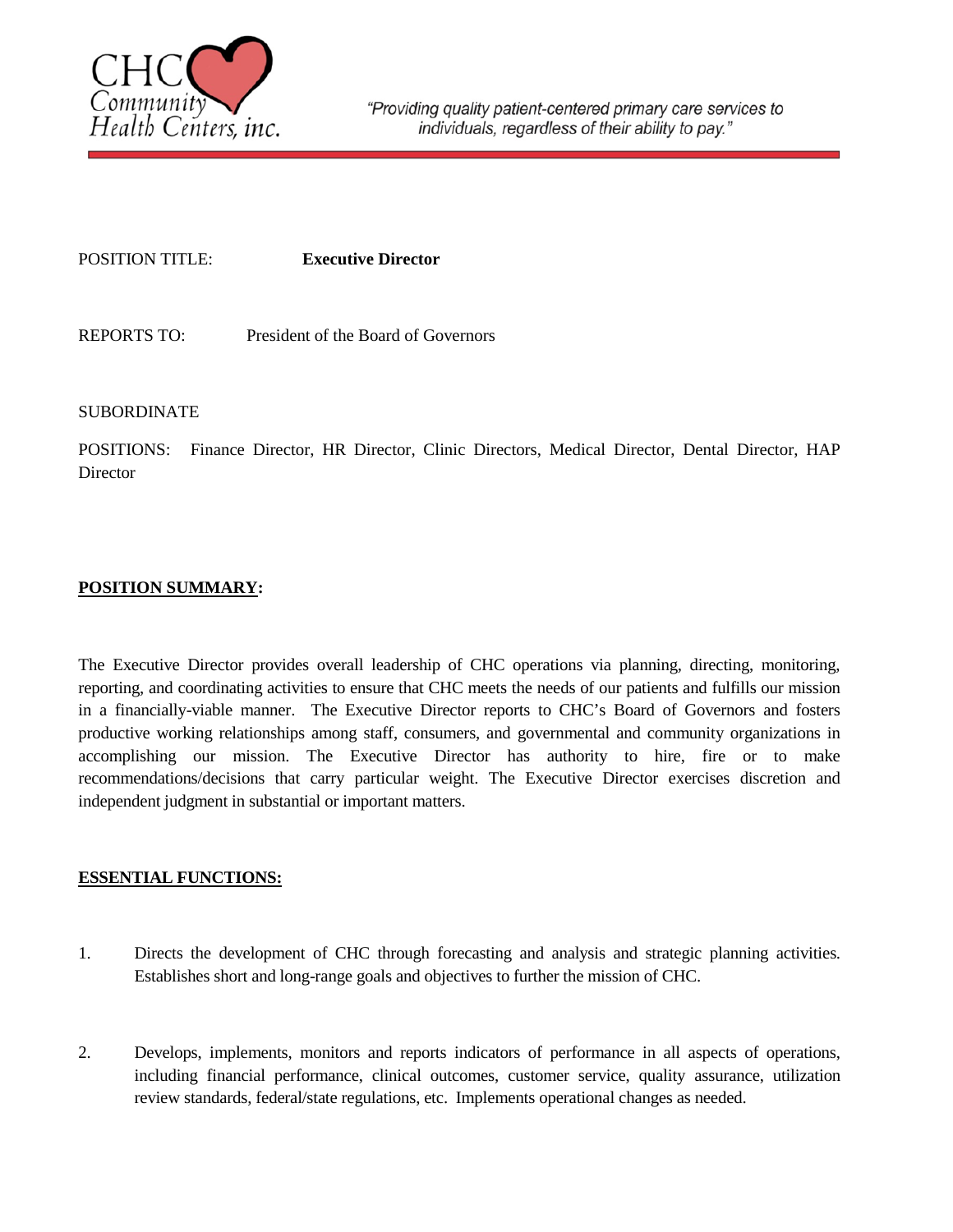- 3. Assesses customer and community needs and develops, implements and markets programs and services to respond to these needs. Identifies potential funding sources, develops grant applications and other proposals, and initiates and evaluates fundraising strategies. Negotiates contractual arrangements with other service providers and organizations as necessary.
- 4. Ensures compliance with policies and objectives set by the Board of Governors. Reports outcomes and performance regularly. Provides information, advice and/or assistance to the Board of Governors as required to discharge their responsibilities. Serves as the key link between the Board and CHC.
- 5. Oversees daily operations, including:
	- A. Directing financial planning, forecasting and preparation of budgets, analyzing financial performance, and ensuring compliance with financial standards, practices and regulations.
	- B. Performing all aspects of human resource management including staffing analysis, recruiting, compensating, developing, evaluating, retaining, disciplining staff and maintaining positive employee/provider relations and work environment.
	- C. Ensuring appropriate management and operational information systems and resources are developed, implemented and maintained.
	- D. Planning, allocating, organizing and maintaining facilities to meet patient needs.
	- E. Developing and monitoring operational policies and procedures.
- 6. Directs public relations activities involving customers, governmental organizations, third party payers, external health care providers/resources and the community. Serves as CHC's spokesperson to project a positive image of CHC and to facilitate provision of additional health care services to clients.

# **QUALIFICATIONS:**